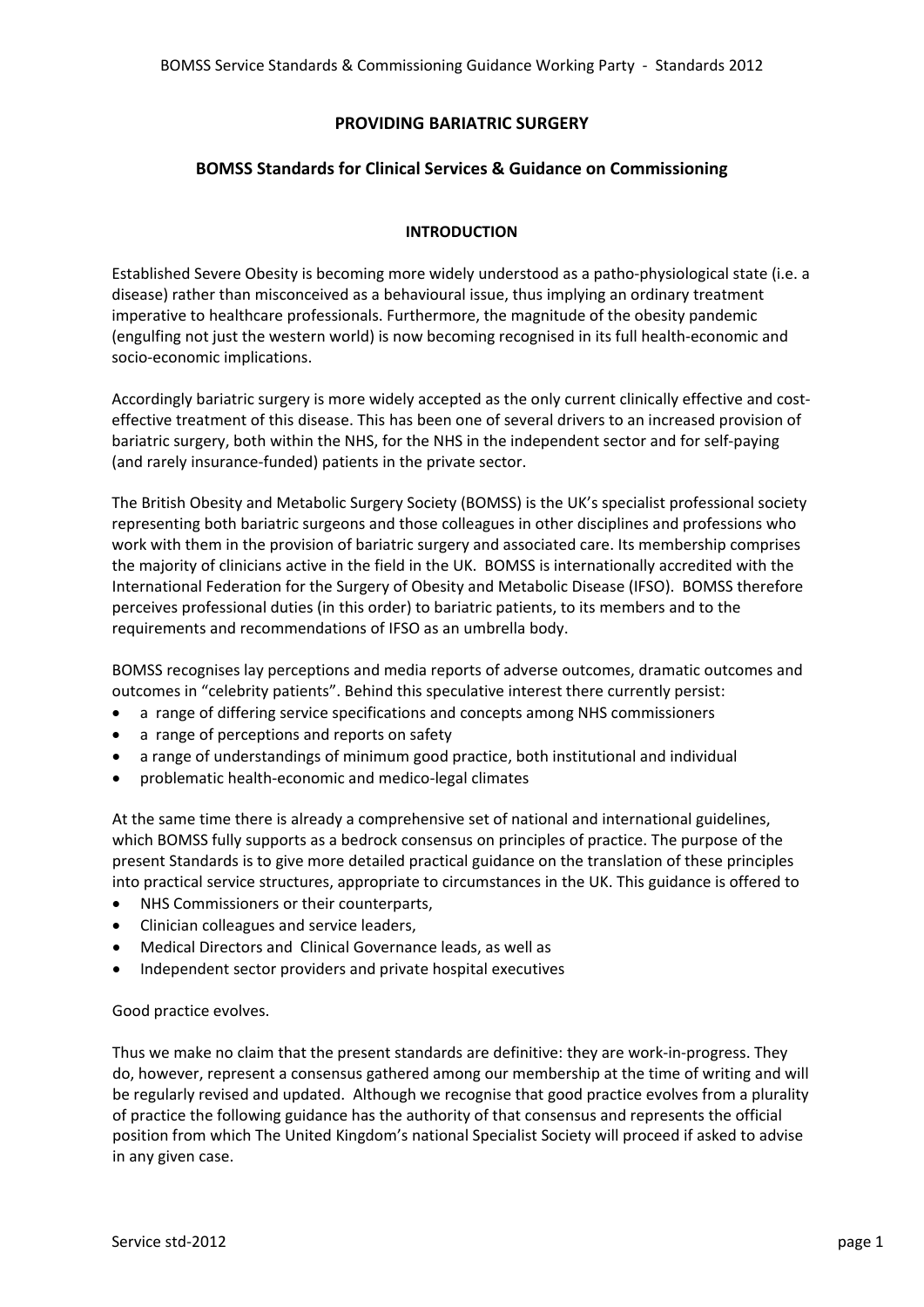In drawing up these standards BOMSS further recognises that micro-managing service process through overly prescriptive procedural guidelines may harm, just as much as benefit, the interest of patients. Ultimately it will be for senior professionals in each bariatric team to satisfy themselves and their Medical Director or other Clinical Governance Lead, explicitly, that their practice and service meets both the existing published consensus frameworks and practical principles they can defend. It is in support of the latter that these standards are issued. Health professionals are already subject to recognised sanctions if their practice does not meet accepted standards and BOMSS fully supports that process.

Our guiding principle has been that bariatric care should be safe and kind, based on recognised best practice, yet be effective and cost‐effective. This requires integrity within a service structure that also is also realistic and pragmatic. In placing our patients at the forefront of this structure, factors such as patient safety, quality of outcome, patient convenience need to be given appropriate priority.

Accordingly principles already familiar from the Calman‐Hine cancer treatment re‐organisation may aptly apply. (There is no reason why bariatric patients should receive a lower standard of consideration.) Patients should be treated in an appropriate facility by the appropriate clinicians. It is now widely accepted that these factors take precedence over clinician convenience or indeed over individual /institutional / organisational interests.

Finally in considering standards it is important

1. to reiterate the understanding of Bariatric Surgery as treatment of a disease state and its consequences. Thus the standards of probity, process and outcome to be applied should be those relevant to the clinical treatment of any other disease state.

2. to note the increasing international professional support for the concept of Metabolic Surgery – the application of bariatric surgery operations and derived procedures to the treatment of metabolic diseases.

This may legitimately address patients with a Body Mass Index below the thresholds set out in time‐ honoured guidelines for "weight‐loss surgery". BOMSS strongly recommends that this surgery be delivered only within a transparent and secure "off‐guidelines" process based on documented peer support.

3. that BOMSS by contrast deprecates the promotion, marketing and provision of bariatric procedures with primarily cosmetic intent and/or at inappropriately low BMI. This practice threatens to bring genuine sufferers from Severe Obesity or Metabolic Disease and those who treat them conscientiously into disrepute.

# **Applicability of Guidance**

The following guidance on Core Standards and Service Viability considers overall frameworks, but recognises that the exact application may differ between NHS units, commercial providers in the independent sector and private provision by free‐standing clinician groups.

The optimum framework will depend on service volume and service setting, but BOMSS recommends that the following be upheld in all bariatric service provision.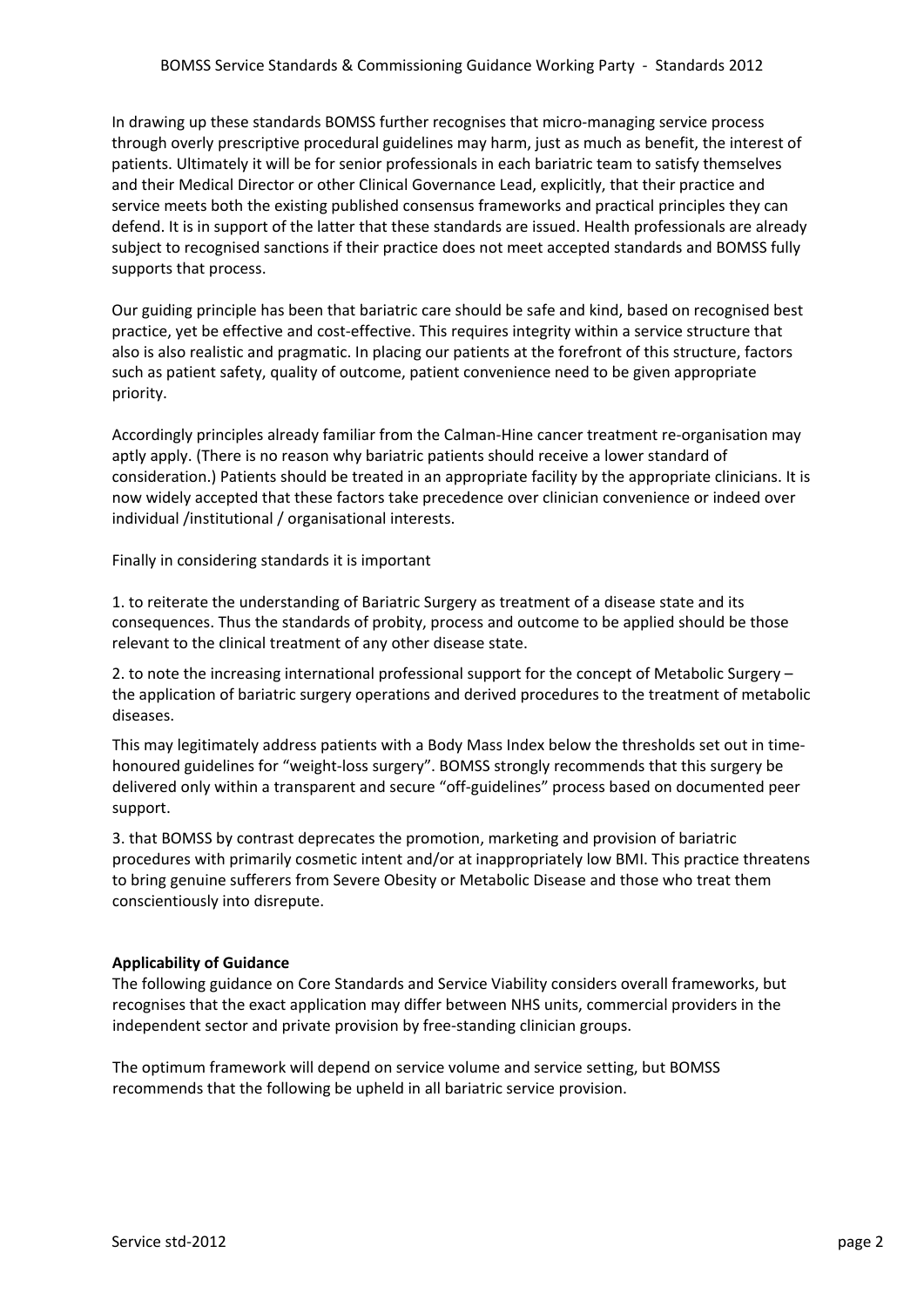### **CORE REQUIREMENTS FOR A BARIATRIC SERVICE**

### **1. PURPOSE OF A BARIATRIC SERVICE**

The purpose of a bariatric service should be to provide a safe and reasonable bariatric care on a complete and reproducible treatment pathway. The service should achieve outcomes that meet the standard of care but should do so with truthful consideration of cost and resource .

Any service should therefore comprise initial ‐and subsequently appropriately detailed ‐assessment, of both patient suitability and of treatment needs. There should also be a structured and documented process of information giving, followed by patient preparation, both personal and clinical. This is a necessary prelude to technically competent surgical treatment, transparently and appropriately chosen.

Patients require support pre‐operatively and post‐operatively in making adjustments to their lives after surgery. BOMSS considers careful, clinically safe and continued follow‐up to be integral to any proper service and firmly deprecates the provision of surgery without that commitment.

## **2. GENERAL SERVICE STRUCTURE:**

BOMSS wishes to re‐enforce the existing national and international guidance on service delivery through a process based on a multidisciplinary and multiprofessional team (the MDT).

The core professions / disciplines within the MDT should at least comprise

- Specialist Bariatric Surgeon(s)
- Bariatric Nurse Specialist(s)
- Specialist bariatric dietitian(s)

There should be standing and immediate access to

- Specialist physicians with interest in and commitment to metabolic medicine and the peri‐ operative needs of bariatric surgery patients (a "bariatric physician").
- Psychologist(s) and/or psychiatrists with knowledge of and interest in bariatric surgery
- Senior anaesthetist(s) with commitment to and experience of anaesthesia for bariatric surgery.

The core team will also need standing referral pathways to

- hepatologists,
- endocrinologists,
- diabetologists ,
- cardiothoracic physicians,
- plastic surgeons and
- Eating Disorder specialists

BOMSS believes the MDT should be led by a bariatric surgeon in terms of governance and as the final repository of clinical responsibility on the bariatric surgery pathway. However, a well functioning MDT will be cabinet of equals across professional boundaries, so that day to day operation of the team may be agreed to rest elsewhere. A bariatric surgery MDT may have links to a medical obesity service, with its own multidisciplinary structure, but the latter cannot be a substitute for a properly constituted bariatric surgery MDT. BOMSS does *not* recommend a structure in which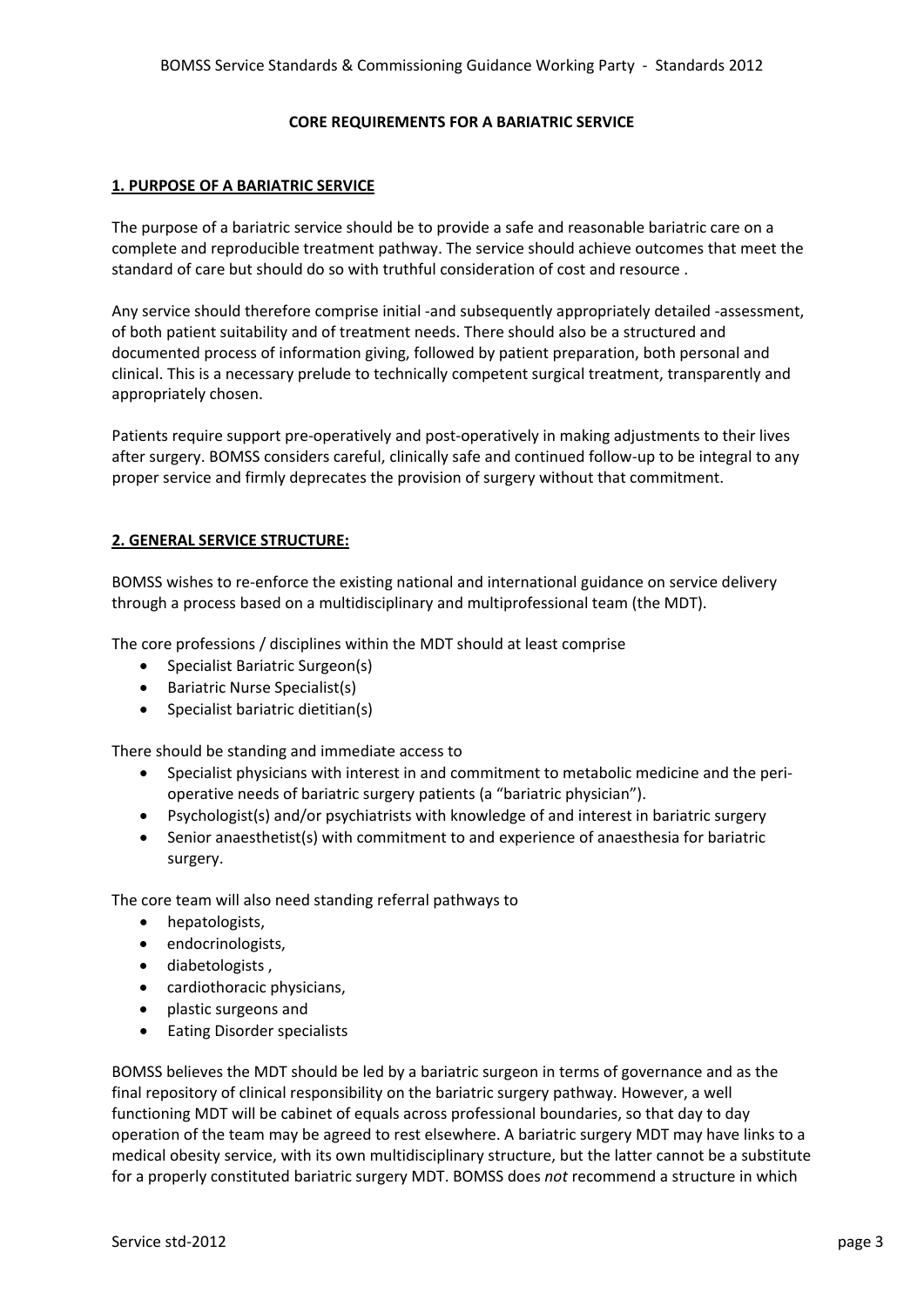all preparatory, support and follow‐up resides in the medical MDT, so that the surgical team is reduced to technician status.

All patients require access to a full MDT as described above, but many will not need to be seen by more than a few members. Typically every patient will need to be comprehensively assessed by the bariatric surgeon and *at least* by one other professional – usually the Specialist Dietitian (or occasionally Nurse Specialist, but preferably both) .

It is therefore a duty on the evaluating surgeon to be confident, in concert with the Service Lead and Head of Clinical Governance that an explicit, transparent protocol is applied (and documented) to determine which members of the wider team are needed to support a given patient. These protocols should be agreed with the professionals to whom referral would be made

## **Assessment**

A bariatric service should be able to undertake a reproducible, comprehensive multidisciplinary assessment that corresponds to recognised (ie evidence‐based) risk‐scoring instruments. Once again, it is for the evaluating surgeon to be confident, in concert with the Service Lead and Head of Clinical Governance that a robust and defensible risk assessment took place. Additional and un‐ validated assessment practices and targets may be contraindicated and waste service resource.

Super‐Obese and Super‐Super‐Obese patients with or without a self‐evident major cardiothoracic history or other clinical signs of airway impairment warrant a particularly low threshold for careful pre‐operative cardiothoracic and anaesthetic evaluation, on the responsibility of the Service Lead. Patients with complex medical problems (such as ischaemic heart disease, unstable diabetes or significant renal impairment) whose condition is not already optimally controlled may require review by an appropriate medical specialist prior to surgery

The surgeon / specialist nurse / specialist dietitian pre‐operative assessments should include a screening for Eating Disorders agreed between Service Lead and Head of Clinical Governance to be robust and adequate in relation to the published impact of Eating Disorders on bariatric surgery outcomes. However, consideration should also be given to the cost-effectiveness and riskeffectiveness interests to patients of an Eating Disorders referral in any given case.

The same consideration applies to the proposed procedure, its duration and its inherent risk profile in the hands of the proposed operator.

## **Support and Counselling**

A bariatric service must offer education, guidance and motivational support throughout the treatment process. Patient should understand which professional is providing this guidance, how / when access to that guidance is appropriate, and when it is not.

In support of this process BOMSS considers a regular, professional‐moderated support group, based within the team, to be essential.

## **3. PERSONNEL**

Professional personnel working with the team must meet *BOMSS Professional Standards* and it should be the duty of the MDT leader to ensure in concert with local Clinical Governance leads that this is the case. In particular each professional group within the MDT has a duty to ensure that its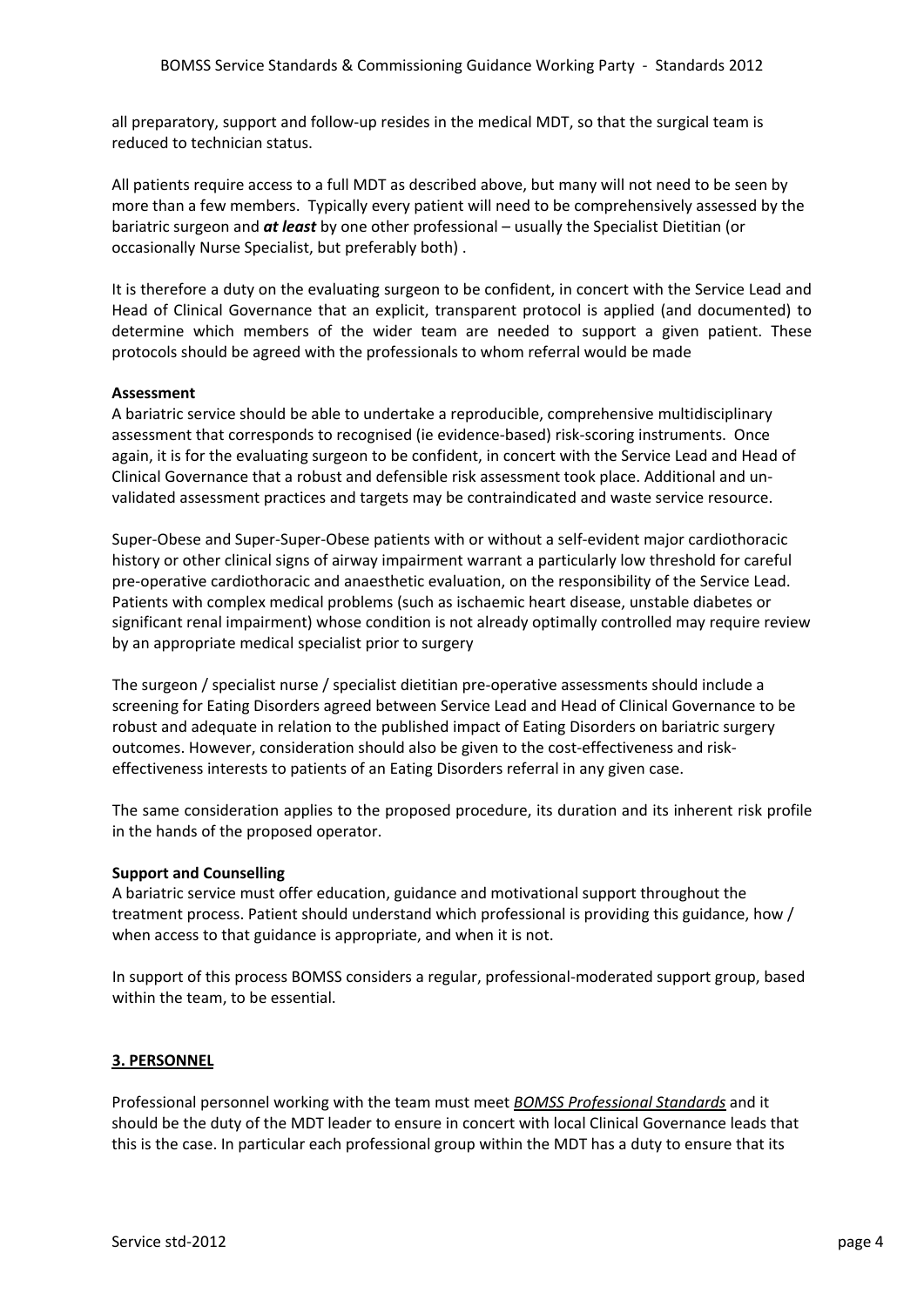personnel are demonstrably trained and / or competent with *knowledge, skills and attitudes* required for their role within the team.

All provider institutions need to be sure that their lay personnel as well as professional staff understand the sensitivities of bariatric surgery patients and desist from actions or remarks, however well intended, that may be seen as judgemental. (This will include porters, orderlies, cleaners, healthcare assistants and catering staff.)

## **4. FACILITIES**

Facilities at which bariatric surgery is undertaken must meet *BOMSS professional standards*. These are in part re‐iterated here, for clarity.

Facility requirements are significant and should encourage the development of networks, enabling patients to be operated on in the correct location within the network, which ever hospital within the network may have been at the beginning of their pathway.

Availability, especially bed availability, must enable smooth operation of the bariatric pathway. Failed admissions waste professional preparation resource and preoperative dietary process. They are psychologically devastating to patients. If access to elective beds limits hospital capacity, service providers should be committed to a bed allocation process that does not value one disease over another or in any other way unfairly discriminates against bariatric patients.

### **Equipment**

Bariatric surgery should only be undertaken in facilities that are adequately equipped. As a matter of institutional and personal professionalism this is dealt with in greater detail in the *BOMSS Professional Standards*.

In general terms there must be a clearly documented and agreed institutional weight limit, taking equipment, (outpatient, diagnostic, surgical, manual handling, ward care & hygiene) on the local treatment pathway into account. The lack of suitable equipment should at no time stigmatise or single out a bariatric patient.

Where institutional escalation policies also require inter‐hospital transfer, the facilities of the available ambulance service must be known and agreed.

### **Imaging**

With regard to imaging, the global national lack of adequate weight-capacity in certain types of imaging equipment needs to be a factor in the design of process pathways (see below). Whereas the weight limit of modern CT scanners has greatly improved, BOMSS notes the well published superior sensitivity of careful, experienced, protocol-based clinical examination over radiology in the management of peri-operative emergencies, compared to reliance on difficult imaging.

Where imaging is nonetheless relied on, rather than early re-exploration, appropriate seniority and speed of reporting should be specified. In any event the weight limitation of available imaging equipment should at all times be explicit

## **Theatres**

Operating theatres should be equipped with suitable tables, manual handling devices and anaesthetic equipment.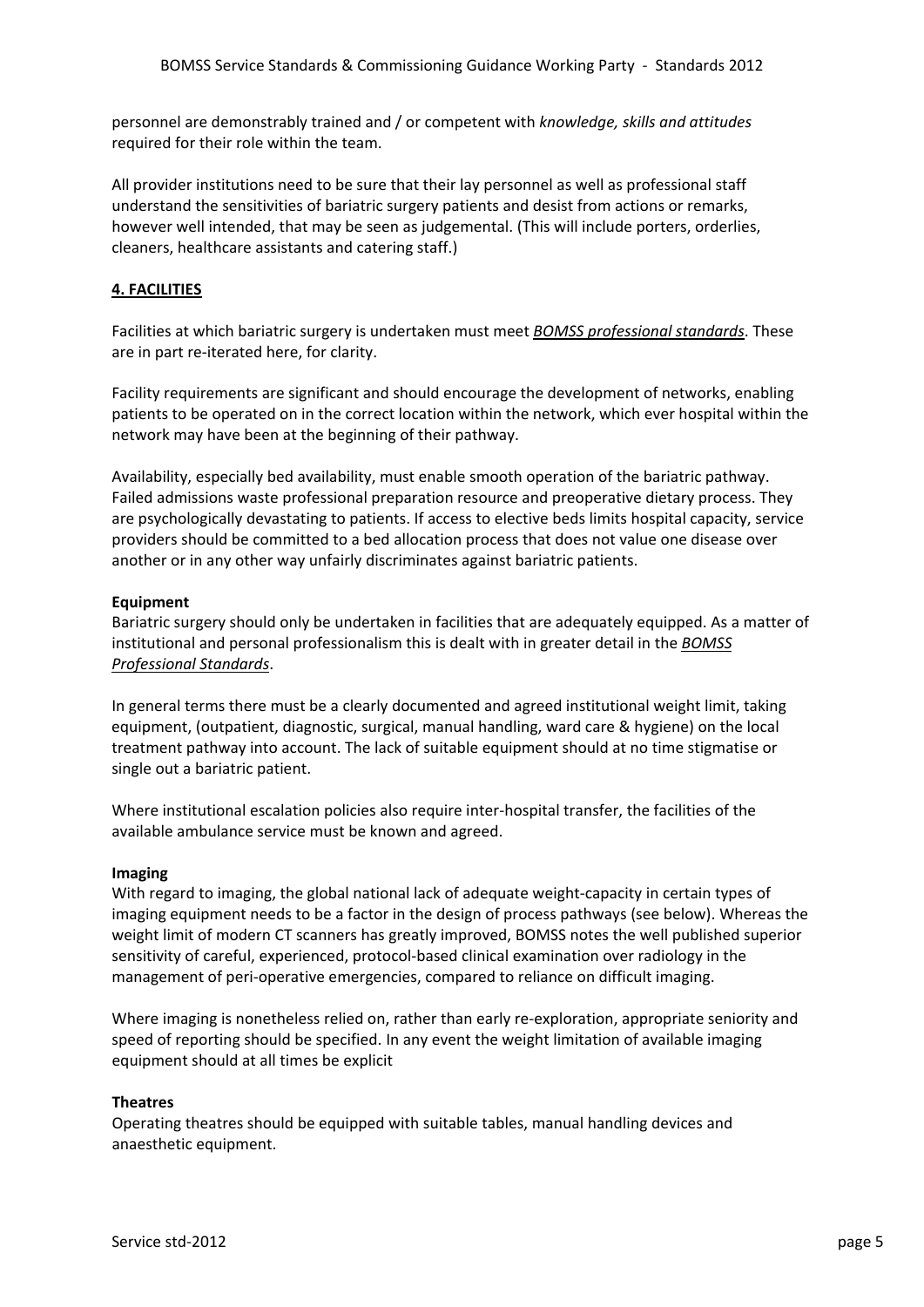These should include:

- Suitable transfer facilities, e.g. hoist and / or hover mattress
- Electric Table that allows steep reverse Trendelenburg,
- Operating table leg extensions
- Operating table footplates
- Appropriate arm supports and padding
- Difficult intubation equipment including availability of fibre‐optic laryngoscopy
- Suitable ventilator
- Availability of central lines catheters
- Availability of invasive arterial pressure monitoring
- Provision for maintaining normothermia
- Blood gas analysis must be onsite.
- Blood according to local protocols.
- Beds that allow patients to sit up to 45%, and to be woken and extubated on the bed

The majority of bariatric surgery is laparoscopic and it is the view of BOMSS that high‐definition video equipment with ergonomic availability of monitors is mandatory. Appropriate instrumentation for laparoscopic and open bariatric surgery should be available at all times and as a minimum, there must be an adequate supply of instruments kept *available to enable emergency re‐operation*, the preceding elective case‐load notwithstanding. *Equipment for emergency re‐operation must include a bariatric grade static retractor system for open surgery*.

All theatre personnel must be conversant with the use of equipment and deal respectfully and sensitively with the vulnerabilities of bariatric patients.

### **Post‐operative Recovery**

It is the overwhelming rule that elective bariatric surgery patients, properly prepared, anaesthetised, operated on and recovered are independent of advanced recovery facilities.

Nevertheless, no patient should spend the initial post‐operative hours – usually the night in a lower than Level 1 ward facility. On-site Level 2 Critical Care facilities certified to the CQC are an essential prerequisite for units undertaking any bariatric surgery.

Patients should be able to bring in their own CPAP (Continuous Positive Airway Pressure)/BIPAP (Bilevel Positive Airway Pressure) machines and use them pre‐ and postoperatively as required. All units should have the ability to provide oxygen enriched CPAP acutely in an emergency situation and at least one nurse at any one time conversant with the principles of CPAP.

It is not recommended that any unit undertake a practice limited to gastric banding – the decision to undertake such a limited practice without any on‐site Level 2 facility *is not advised* but is a matter for a clear and robust understanding of responsibility between Service Lead and Head of Clinical Governance and will depend on transfer distances, protocols and reliable off‐site availability near at hand.

For uncomplicated cases undergoing gastric bypass or sleeve gastrectomy (excluding Super-Super-Obese and High risk super‐obese patients) It may equally be appropriate for Service Lead and Head of Clinical Governance to accept a limited period of service at Level 2 (12 hours minimum), but *only* where transfer distances, protocols and proximity of documented continuous off-site availability permit.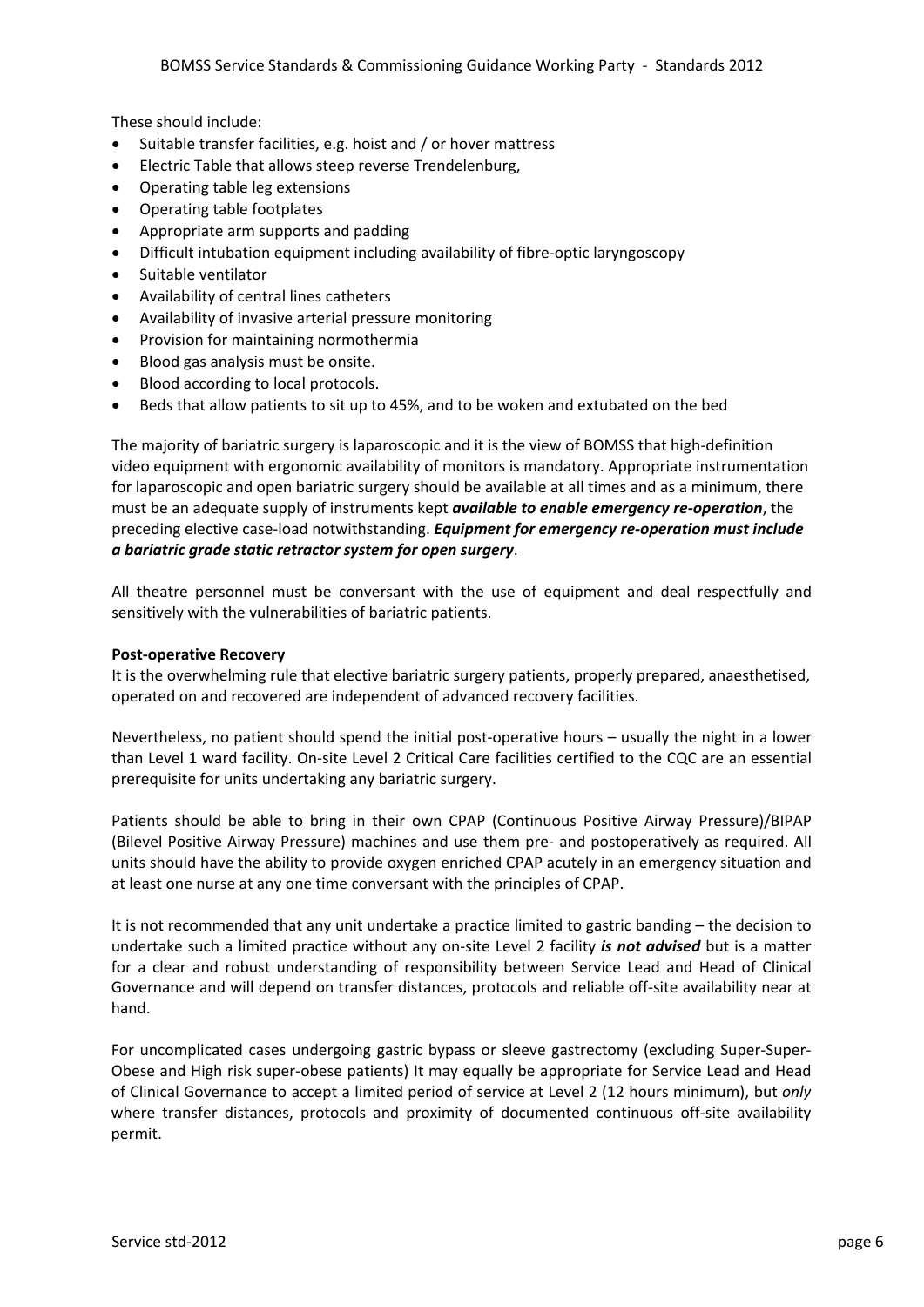No patient outside the above risk category should be operated in a facility without continuous (and actually available) on‐site level 2 availability.

In all cases, not only should the appropriate equipment and monitoring be immediately available and functional, but there should be appropriately trained staff. Nursing staff should have documented training in caring for Level 2 patients and in managing and recognising specific clinical scenarios relating to bariatric surgery patients.

Robust postoperative care pathways, observation and escalation policies appropriate and specific to bariatric patients should be available and all relevant staff, including night staff and resident doctors must be familiar with and trained in them.

Resident Medical Officers with some critical care/anaesthesia experience are recommended, but as a minimum standard all RMO's must be supported by the availability of 24/7 consultant bariatric surgical and anaesthetic cover. Where this is not available there is an additional front‐line responsibility on consultant bariatric surgeon and anaesthetist.

Depending on the experience of the team (and on the responsibility of Service Lead and Head of Clinical Governance), patients undergoing Duodenal Switch procedures, all super‐super‐obese patients and all patients undergoing revisional surgery (except re‐banding) should only be operated on in facilities with on‐site level 3 critical care, unless the latter is reliably and continuously (actually) available close at hand.

This will be partly dependent upon the clinical experience of the unit performing the surgery. Although data on the relationship of surgical volume to outcome may be crude and subject to publication bias, there is some evidence that groups performing higher volumes per year have better outcomes than those performing under 50.

MDTs with long experience or experience of 100 or more cases per year and who have validated outcomes, should be at liberty to decide which patients can be operated on safely without the requirement for an onsite Level 3 critical care unit. However, robust postoperative observations and, critically, the availability of senior doctor review should be demonstrated.

Clear guidelines for transfer to a critical care bed in a neighbouring facility should be demonstrated, usually in the form of a Service Level Agreement either with a nearby facility or with a critical care network. This requires that the local ambulance service can provide an emergency ambulance within a guaranteed transfer time agreed between Service Lead and Head of Clinical Governance. The responsibility for ensuring this is in place rests jointly with the Surgeon, Anaesthetist and Hospital Manager/Director of Nursing. Appropriate equipment to manage a transfer of a critically ill bariatric patient (including transfer ventilators) should be available.

The final risk assessment and location of surgery for each patient is the responsibility of the operating surgeon and anaesthetising anaesthetist, but only in concert with agreed MDT standards and with Service Lead and Head of Clinical Governance.

# **5. PROCESS**

Patients should receive bariatric care along a standardised, albeit flexible, transparent pathway governed by agreed protocols, risk assessments and risk management strategies.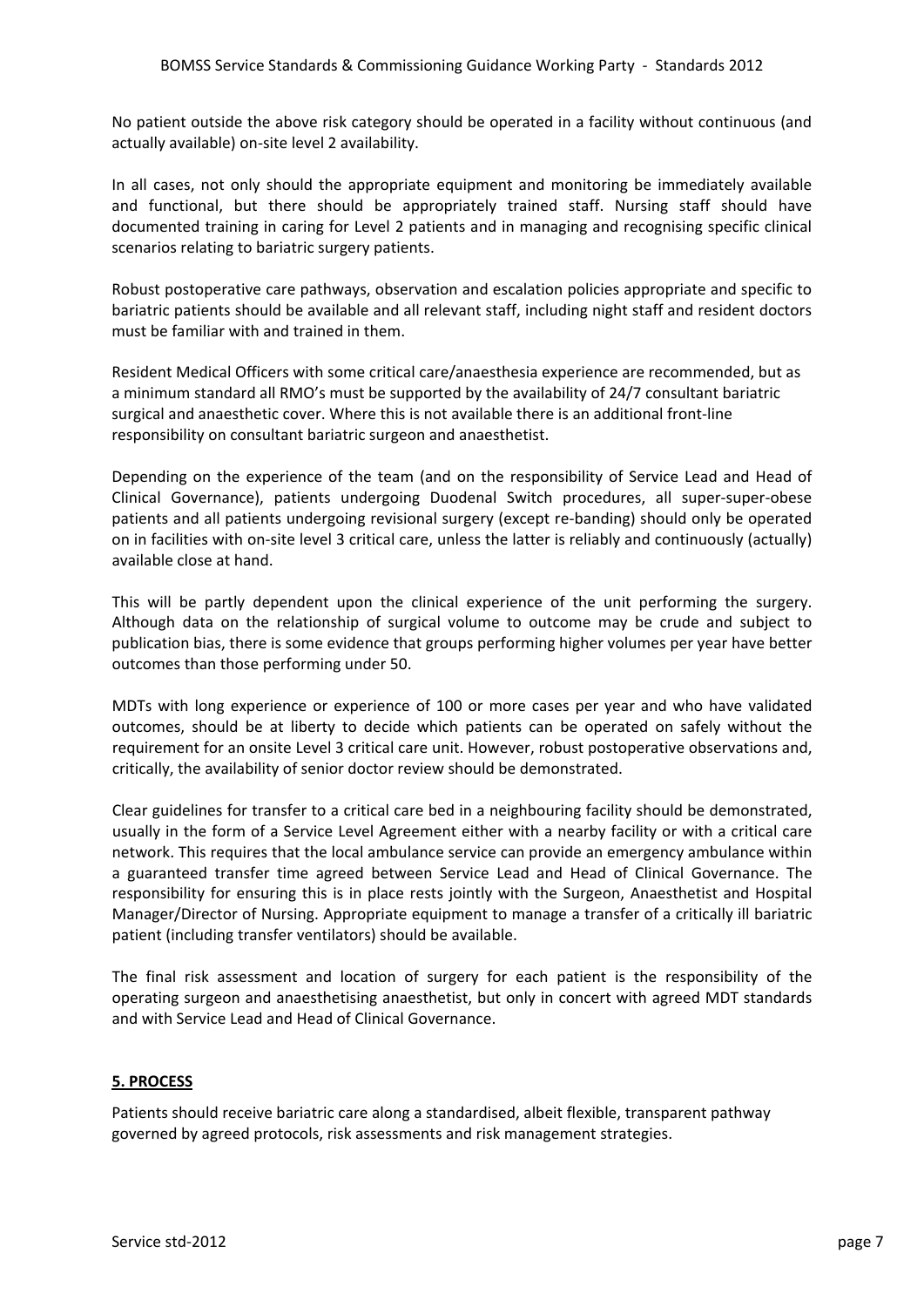## **Referral**

Such a pathway will begin with management of referrals. In the NHS setting, and beyond, BOMSS perceives value in agreeing pre‐referral processes with referring doctors – for example it might be appropriate for every referral not only to state height, weight and co-morbidities, but also to document TSH status or the criteria by which co-morbidities such as diabetes have been diagnosed.

It should be explicit with Commissioners that a referral is only genuinely funded and validated if there is commitment to provide for clinical needs established during MDT evaluation.

## **Self‐referral**

Self-referral has become widespread in the independent sector and the balance between the selfdetermination of patients and secure professional frameworks needs to be considered. BOMSS urges members to ensure that GMC guidance on doctor‐doctor communication and on the duty of doctors to work in concert for the benefit of patients is scrupulously observed. In particular, whilst self-referral for consultation may be beyond objection, BOMSS advises against undertaking surgery without the clear acquiescence of a referring doctor –usually the General Practitioner, wherever feasible.

## **"Rapid Access"**

BOMSS strongly discourages a process which does not allow sufficient time for the assessment of, transfer of information to and giving of consent by patients. A process lasting just a few days would in the view of the Society be inherently deficient in all three respects.

## **Working Roles**

Roles within the MDT should be clearly defined. As previously noted, it is for the evaluating surgeon to be confident, in concert with the Service Lead and Head of Clinical Governance that an explicit, transparent protocol is applied (and documented) to determined which members of the wider team are needed to support a given patient.

## **Governance**

At the outset it is the view of BOMSS that responsibility for the physiology and fitness of patients should rest principally with the assessing surgeon, always based on standards agreed with senior anaesthetists and on protocols defining the need for pre‐operative anaesthesiology input.

It is thus ultimately also the responsibility of the surgeon to ensure that patients are operated on within the competence of the surgeon and experience care that is not only kind and careful but also safely based on continuity of competent clinical assessment post‐operatively.

# **6. INFORMATION & CONSENT**

Along the treatment pathway patients must be given information that enables them to give genuine consent to the treatment pathway and the surgery.

This information should be accurate, truthful (evidence based) and unbiased, couched in plain language. It should comprise:

- Information about the role of surgery in the treatment of Severe Obesity compared and contrasted to non‐operative alternatives.
- Information contrasting alternative surgical treatments in terms of their known or supposed effects, efficacy and risks.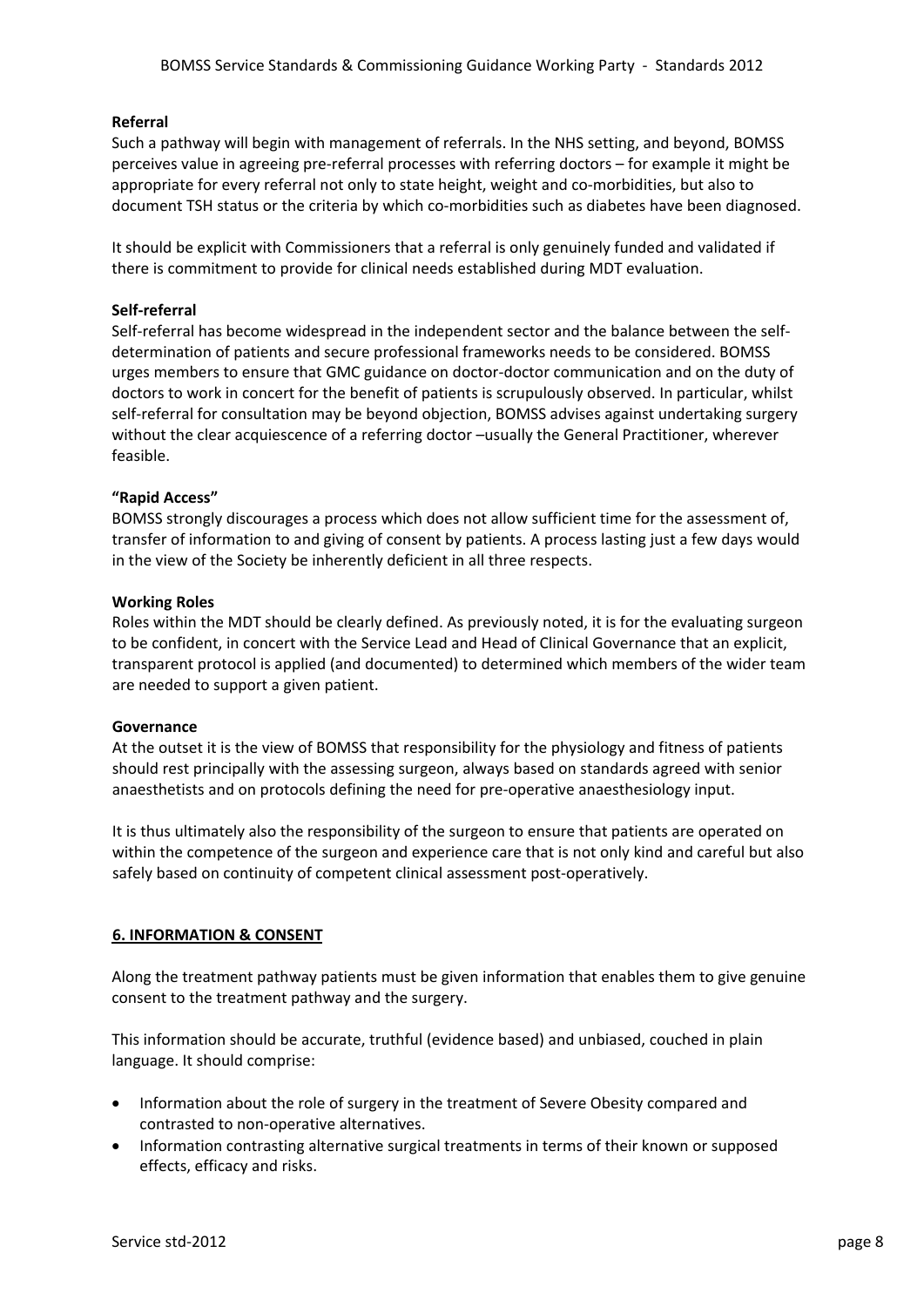- Clear advice why a specific procedure is advised. BOMSS holds that bariatric MDTs have a duty to give best professional advice, as would apply in the treatment of any other disease. The GMC wishes doctors and patients to make treatment decisions *jointly*. Giving patients some information *without advice* and leaving them to choose a treatment does not meet either standard.
- More detailed information about the risks and benefits of the operation agreed on. This should be integral to a process that ends with signing the consent form. An example (only) of such information is given in Appendix 1. This information should not only list complications in writing but go alongside a discussion that enables patients to weigh up and understand the consequences of a given complication, should it occur, (including, in the independent sector, the financial consequences). A consent process lacking this element may be of limited validity, especially if taken "on the morning".
- Postoperative advice covering healing and recovery expectations, dietary transition, weight loss expectations, alcohol consumption and alarm signals. MDTs have a duty to ensure that patients understand these alarm signals and know how they can obtain access to proper emergency care (see below). This should include a list of emergency telephone details by which the MDT can be contacted on a continuous basis and a clear understanding of the available emergency return pathway.
- Pre-operative attendance at patient support groups has a valuable role in broadening patient understanding of bariatric surgery (and indeed the MDT's understanding of patient needs) and BOMSS would encourage inclusion of mandatory attendance in the preparation pathway.

# **7. FOLLOW‐UP**

There are two important components to follow‐up care in bariatric surgery.

## **The care of post‐operative complications and delayed emergencies.**

As set out above, patients must have a clear understanding of alarm features relevant to the surgery they had, and of the time frame on which emergencies may occur.

The MDT must establish, in concert with the institution as appropriate, how patient access to expert care can be facilitated. Usually this will mean expeditious return to the hospital where surgery was undertaken. BOMSS regards the provision of this pathway as an absolute duty, except where overriding circumstances prevent it.

As a back‐up, the MDT must make appropriate telephone advice available to professionals at other hospitals and facilitate the return of the patient where this will result in improved care. That advice should stress the standard application of standard clinical and surgical principles.

The means by which patients and colleagues can access that support must be clearly provided to the patient in writing. An example (only) of such information is provided in Appendix 2.

## **Continuous clinical follow‐up**

The International Federation for the Surgery of Obesity (IFSO) and NICE have both given clear professional guidance on the responsibility of the bariatric team to provide follow‐up and of the patient to observe it. BOMSS strongly supports this stance.

The content of such follow‐up should include regular, specialist postoperative dietetic and / or specialist nurse monitoring according to patient need and practitioner competency. Patients must have access to either discipline as needed. Clinical follow-up should mirror the written postoperative information and should include: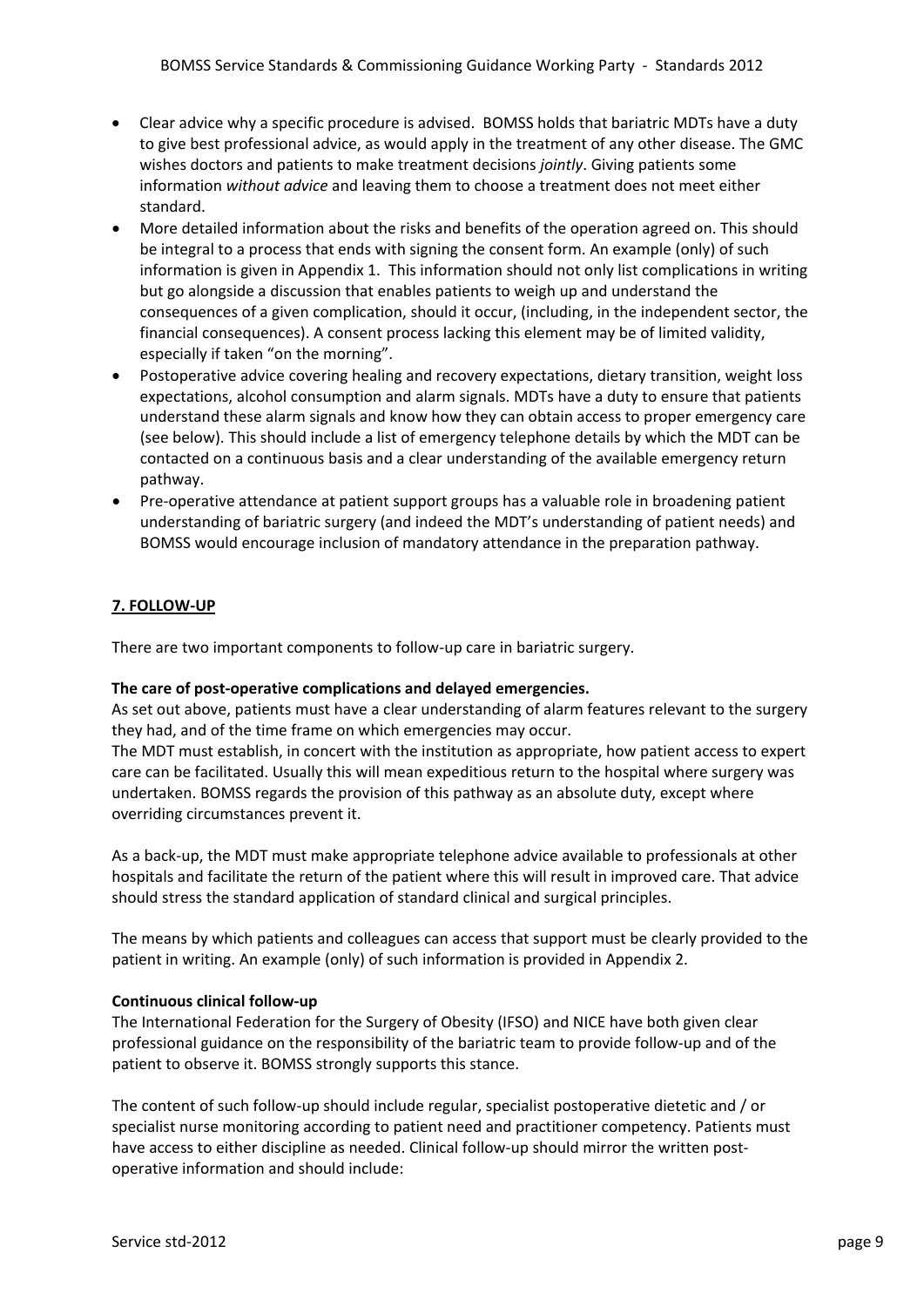- Information on the appropriate diet for the bariatric procedure
- Micronutrient monitoring and supplementation
- Information on patient support groups
- Individualised support and guidance to achieve long-term weight loss and monitor weight maintenance.

In practice much good follow‐up can be delivered by joint dietitian / nurse clinics, but follow‐up *must* include regular if infrequent bariatric surgeon review, ideally within the multidisciplinary clinic. Bariatric physician support will share this workload, but cannot replace it. This review can also be reduced in frequency, but cannot be completely substituted for, by doctor‐to‐surgeon progress reporting (e.g. from a GP under agreed protocol).

Failure to provide *any* surgical or surgeon-led consultations over the ensuing period should not reasonably be supported by any responsible body of bariatric surgeons.

BOMSS therefore advises strongly against the commissioning of services within the NHS that omit or seek to limit the period of follow-up in Secondary Care. The commissioning of services with only 6 months of follow up is deprecated and commissioners are advised that periods of secondary follow‐ up as short as 2 years may represent poor risk management as well as leading to poor weight maintenance outcomes. The concept of shared care is well understood and appears superficially to be good resource management, but its applicability to bariatric surgery may be limited and will depend on closely reasoned protocols.

The metabolic consequences of gastric bypass require long‐term monitoring and the timely detection of mechanical consequences requires an index of suspicion. Judgements about gastric band adjustment require considerable experience.

Independent sector providers should be explicit to patients about best‐practice needs for long‐term follow‐up and the financial implications of this commitment. The promotion of bariatric care packages in the independent sector or in private practice that either ignore the provision of proper multidisciplinary follow‐up over appropriate periods of time, fail to inform patients of the importance of long-term follow-up, or financially dis-incentivise patients from maintaining follow-up is deplorable. BOMSS advises professionals participating in such processes to consider whether they are placing themselves in professional jeopardy.

Notwithstanding poor practices in this regard there are also genuine cases in which patients self‐ fund for treatment they were unable to obtain in the NHS (despite meeting NICE criteria) – fully recognising the follow‐up issue. The financial circumstances of such patients may genuinely change and BOMSS deplores the practice of denying such patients access to urgent or emergent treatment in the NHS on the grounds of the previous private operation. Since a patient presenting to an NHS orthopaedic surgeon with a loose hip prosthesis would receive proper treatment whoever had inserted it‐ BOMSS regards such denial as overtly discriminatory.

# **8. AUDIT**

BOMSS is committed to national data collection and to audit through the National Bariatric Surgery Registry.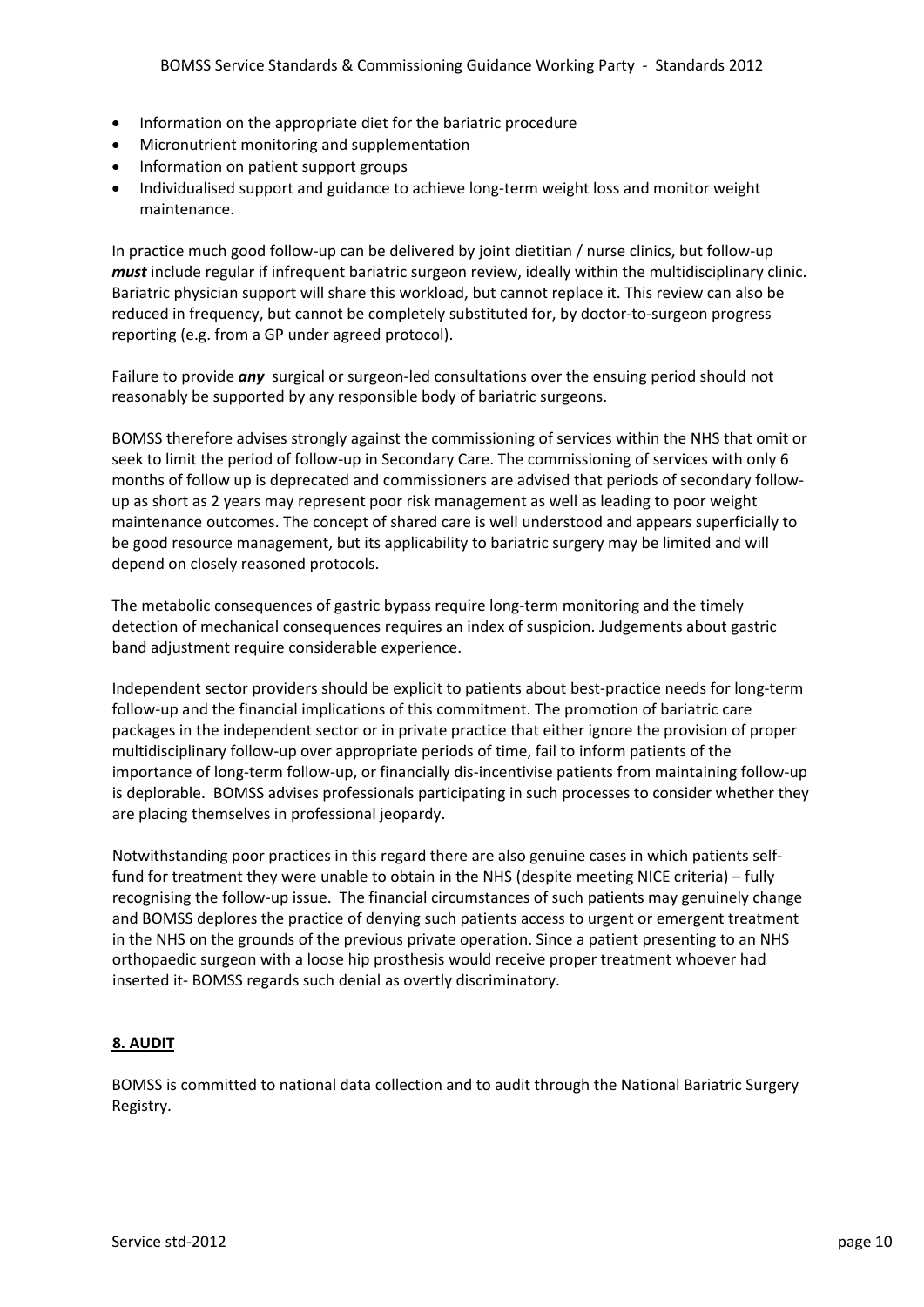Service commissioning must recognise the need to allocate job-planned personnel, time and office resource to collection and entry of data. Where a process of shared care is agreed, this resource must include the collection of data returns from the follow-up care setting.

National audit includes *long‐term* outcome audit. This must be recognised in the commissioning of follow‐up care.

## **9. KEY QUALITY INDICATORS**

The purpose of the present guidelines is to facilitate quality control in the interests of patients. It is thus important for Commissioners to consider which outcome indicators are appropriate and which may be less so:

## **Morbidity and mortality**

These are strong data that may be easy to collect, with the obvious inference that high figures denote weakness in the care process. However, as in other specialist surgical disciplines commissioners will also need to consider the confounding effects of case mix in individual institutions. The NBSR reports provide national benchmark data.

## **Co‐morbidity improvement**

This, rather than weight reduction per se, is the central ethos of bariatric surgery. Amelioration of co-morbidity is arguably the most important health-economic indicator and may reflect the quality of a service that correctly supports patients through *and after* a correctly selected operation. However BOMSS urges that commissioning specifications operationalise and stratify the pre‐ operative diagnosis of co‐morbidities, so as to bench‐mark their post‐operative amelioration. As co‐ morbidities improve over time, it is essential that service specifications provide adequate *long‐term* follow‐up (and audit though the NBSR).

## **Satisfaction and Quality of Life**

BOMSS would advise that recognized validated instruments (such as the SF36) be used if Quality of Life is to be used as a KQI. The ethos behind patient satisfaction surveys is well understood, but the latter may have limited comparability and reproducibility.

### **BMI and Weight Loss**

BOMSS recognises that these indicators are easy to collect. However overemphasis on weight reduction per se misunderstands the purpose of bariatric surgery. Crude weight loss alone is not useful as a sole or principle outcome indicator.

### **Waiting time**

BOMSS recognises that inappropriate periods spent waiting for service are harmful to patients. Commissioners are however advised that assessment and preparation for surgery are a process which may legitimately extend over a period of time. Specifying a single limited period from referral to operation may result in a rushed preparation process of poor quality and safety.

BOMSS advises that clear and stringent time limits are specified between *validated and funded* referral and a defined starting point of the preparation process (say 4 weeks). This limit should be mirrored by a requirement for expeditious surgery within a short period (say 4 weeks) once the MDT judges a patient ready to proceed. A single 18 week timeframe may thus leave insufficient residual time to prepare more complex patients. By analogy, a patient undergoing multimodal cancer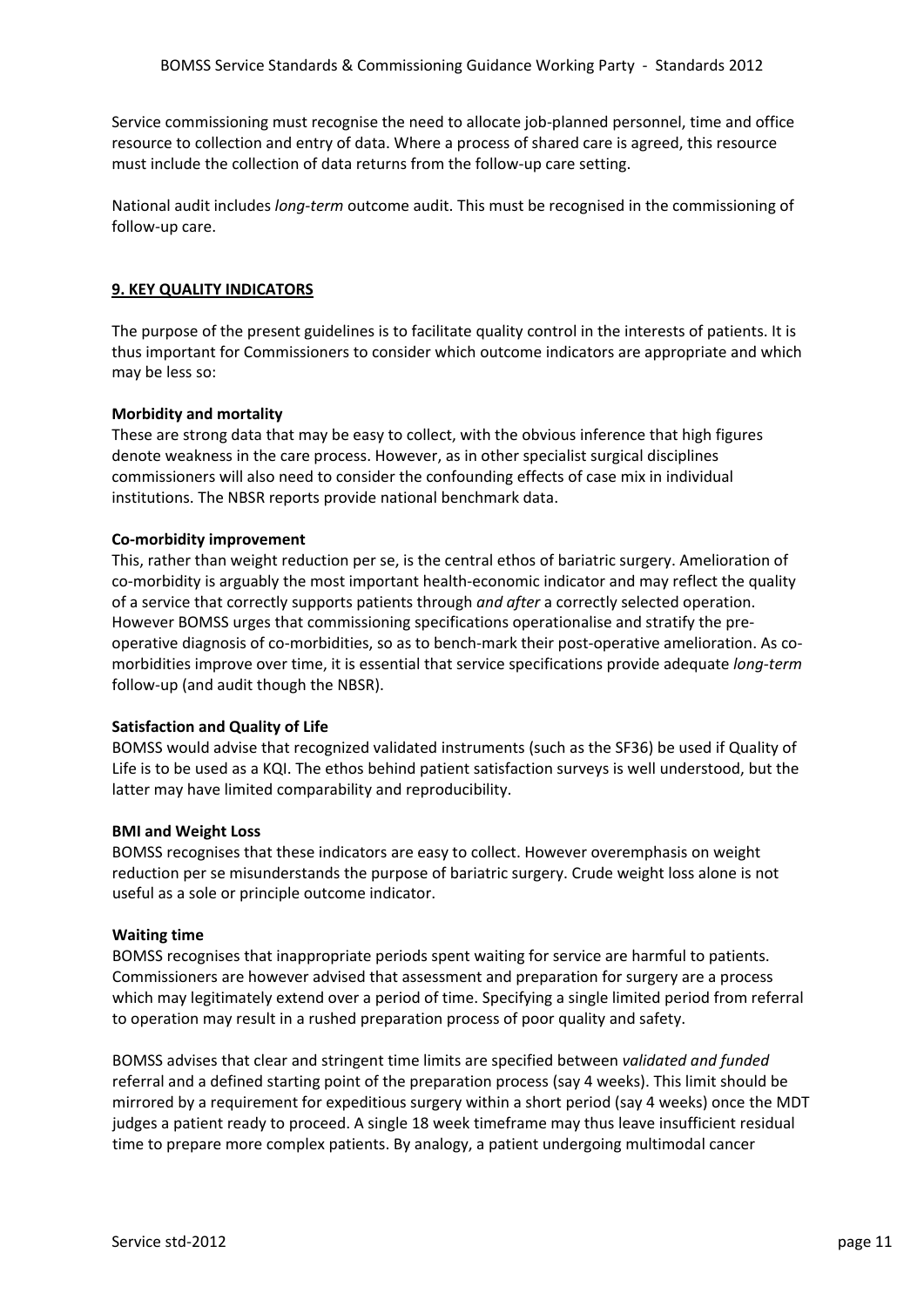treatment would not be rushed to surgery before neo‐adjuvant chemotherapy had been completed. Thus waiting time specifications must allow for agreed "clock‐stops" during preparation.

## **10. SERVICE INTEGRITY**

The following key features of a bariatric surgery service have already been described above, but are re‐iterated together here:

*The Service must ensure* patient access to pre‐op and post‐op support.

*The Service must have established*, reliable and expeditious access to supporting specialties.

*The Service must set out* a clear Emergency Returns pathway comprising proper information to patients, access to advice for patients and for professionals at other hospitals and pathways for rapid return to the care of the Service. It is the view of BOMSS that such a pathway will comprise *as a minimum* continuous telephone availability of a professional member of the team (who will have an agreed action and call‐down plan); clear written switch‐board procedures; continuous availability of consultant bariatric surgeon advice.

These requirements will determine the minimum "critical mass" required within a Service or Service network. BOMSS strongly discourages the de novo commissioning of *stand‐alone* services that are unable to offer this level of service integrity.

Independent sector providers and private practice clinician groups will need their own mechanisms for emulating these minima.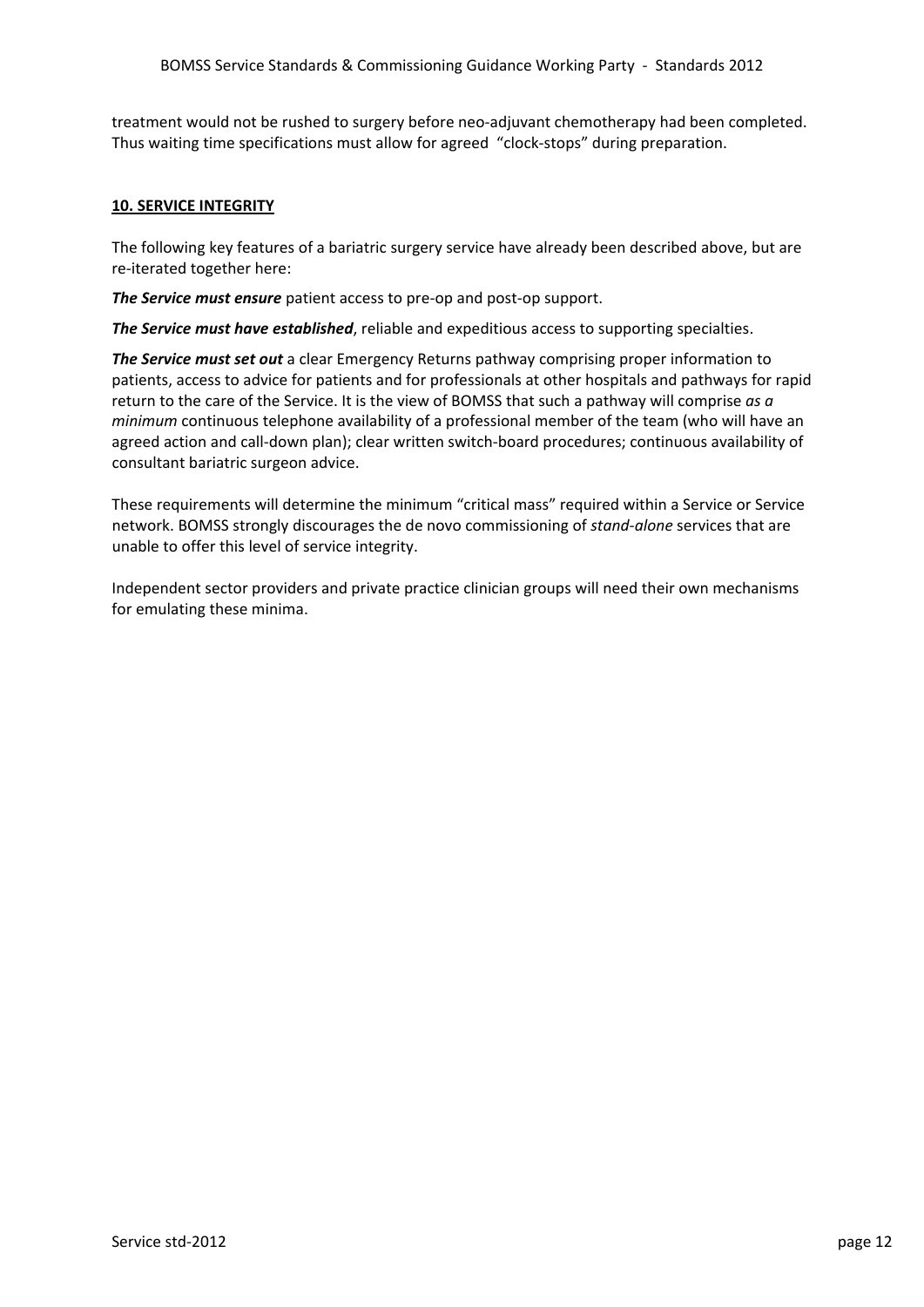## **SERVICE VIABILITY**

Reference has been made in the Core Requirements to issues that will determine the "critical mass" of a service. The following should be considered in specifying minimum service size:

BOMSS champions the need to develop service capacity in the UK and thus supports the aspirations of new providers. BOMSS is also aware of the literature relating quality of outcome to annual operated volume, both for surgeons and for institutions. This literature should be treated with caution, as it may reflect publication bias (there are a few publications demonstrating excellent outcomes in small units), largely reports US practice and may be driven by a variety of interests. Furthermore the annual volume treated by a given surgeon or hospital should be balanced against their respective long‐term experience. Thus actual minimum numbers are subject to a degree of conjecture.

Nevertheless, the argument that volume supports quality is persuasive and must inform service development strategy.

However, BOMSS recognises that in many instances high quality service is currently provided by very experienced individuals and teams with *lower volumes and personnel establishment* than is set out below. The following guidance should not be interpreted to disestablish these excellent services. It may be of use to Commissioners in developing services that are not meeting the quality targets set out above and is intended to guide both the integration of current services and the establishment of new ones.

Furthermore the co-location of service for complex upper gastro-intestinal surgery and possibly with oesophago‐gastric cancer services will be modifying factors on the exact volume needed for viability.

# **1. SIZE & SCOPE OF SERVICE**

## **Services within the NHS for NHS patients,**

BOMSS proposes that, by analogy to cancer services, NHS provision should recognise Bariatric Units and Bariatric Centres. Any Bariatric Unit will have a network relationship to a Centre. These relationships will constitute a Bariatric Network

## **Bariatric Units ‐ Volume**

As a minimum a Unit will comprise 3 consultant bariatric surgeons with sufficient anaesthetic cover, supported by 3 half‐time equivalent specialist dietitians and 3 half‐time equivalent specialist nurses. Each surgeon shall on average operate on at *least* 40 cases per annum (1 a week).

As a matter of aspiration and development support, a new Unit, supported within a Network, may have a lower service volume at the outset. The service specification should require (and commissioning volume should support) that this minimum volume be achieved by the end of an agreed period – usually the second or third year of service (reflected in agreed projections for years 3&4).

BOMSS regards a Unit of this size as the minimum sustainable in the long term, but considers that an established Unit should aim to comprise 4 consultant bariatric surgeons, supported by at least 2 WTE nurses (distributed so as to ensure continuous cover, usually 3 individuals) and 2 WTE dietitians (likewise).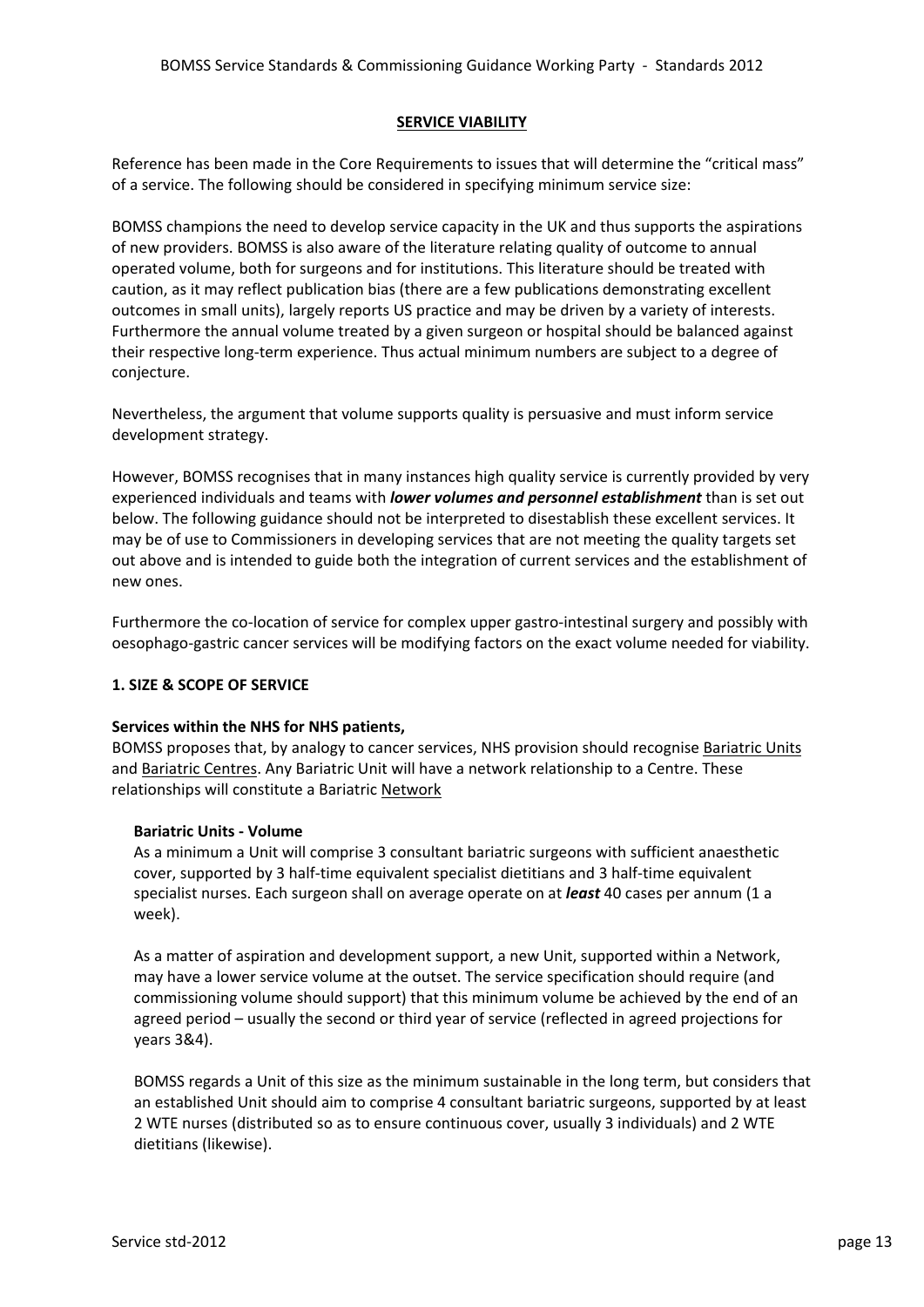Such a Unit is the minimum to provide continuous consultant bariatric surgeon on‐call availability, which may otherwise have to be provided by explicit networking arrangements

## **Bariatric Units – Scope**

An established Bariatric Unit cannot provide a single treatment modality in the long term. All established units should be competent to provide treatment by gastric banding, gastric bypass and sleeve gastrectomy as primary procedures.

Patients will be suitable for treatment at Units if they are below a BMI / weight limit agreed within the Network for the Unit and if they are below thresholds levels of co-morbidity and physiological risk likewise agreed.

Units will need to ensure the competence of their personnel and the adequacy of their facilities (as set out in Core considerations above) to provide this service.

Only minor revisions to gastric bands should be undertaken at Bariatric Units. The level of emergency surgery provided should be agreed within the network.

### **Bariatric Centres ‐ Volume**

At a Bariatric Centre there should be *at least* 5 operations a week. Each consultant bariatric surgeon will undertake at least 2 full bariatric operations a week. These figures should be regarded flexibly and will depend on the experience of each surgeon, but overall it is clear that higher quality should be expected at a service volume of 300 cases a year than at 100.

With the caveats set out above, the world literature suggests that an establishment of 4 surgeons will deliver high quality with a volume of 400 a year. This ideal may take several years to achieve, but should be the aspiration supported by commissioning plans

The provision of specialist nurses and dietitians together with expert anaesthetic cover and availability of internal medicine and psychiatry / psychology will be scaled to this volume.

### **Bariatric Centres ‐ Scope**

In addition to the work undertaken at Units, a Centre will provide primary surgery for more complex patients, patients of weight / BMI limited only by prudence and patients requiring less common procedures.

Overtly mal‐adsorptive surgery, surgery for patients with complex physiological needs (e.g. renal or cardiopulmonary failure) and all complex revision surgery should *only* be undertaken at Centres.

Centres will therefore need to demonstrate all the Facility and Personnel provision set out above as Core Requirements.

Over time, Units may wish and be able to develop into Centres and should set a time frame for that development. Commissioning should support that development, so that new Units can be supported around them.

## **2. COMPETENCE OF SERVICE**

Providers must be competent to provide a stated range of primary operations and to support the preparation and follow‐up needs of patients in each case.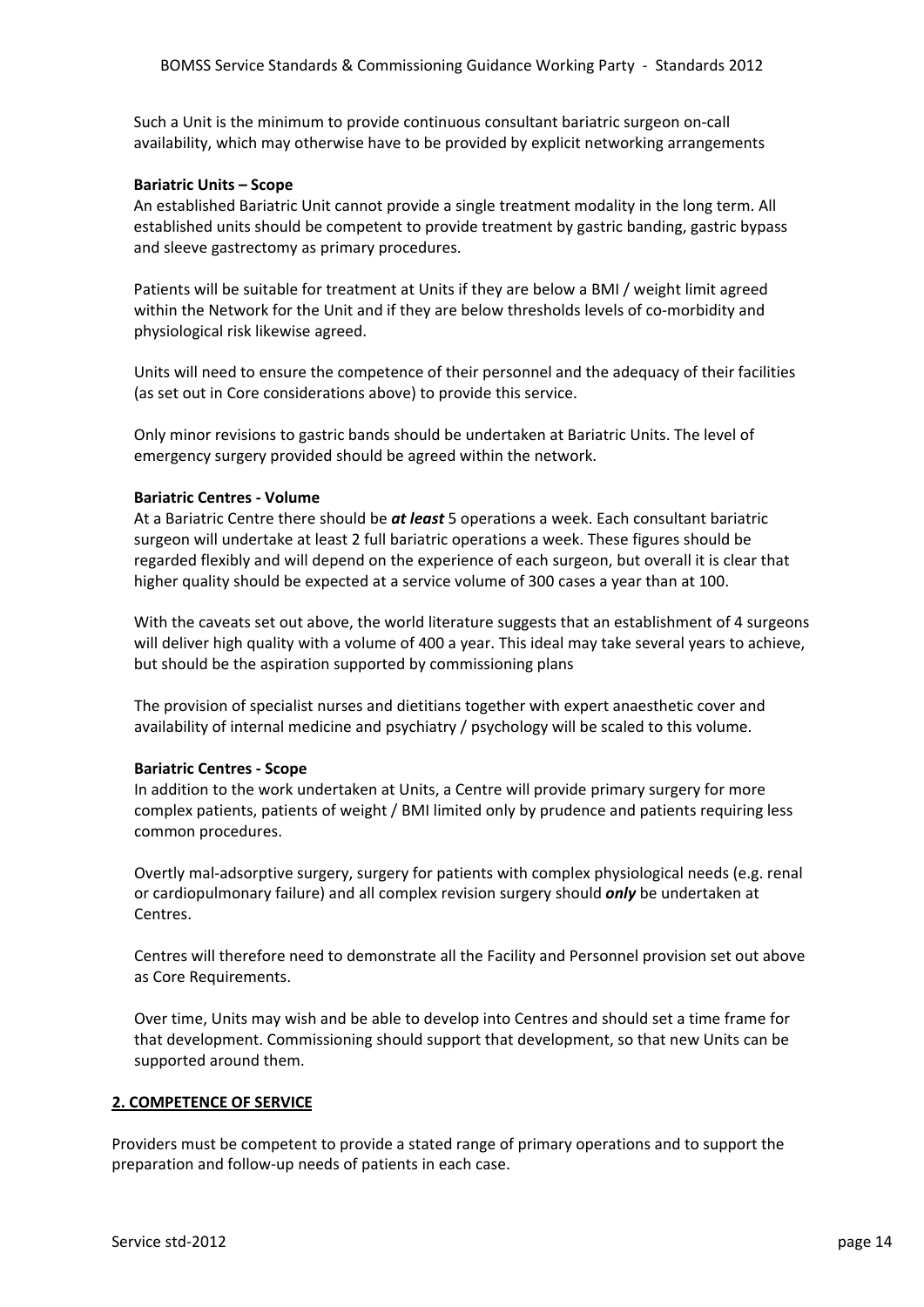Patients should be advised of that range and of the appropriate operation for them, according to a documented transparent clinical protocol adapted, which should also set out the balance between professional advice and patient choice.

Patients may therefore need to be advised that a given Unit is not the appropriate setting for their treatment and that they may need to be treated at a Centre. Commissioners must support that allocation.

Commissioners should only support Revisional Surgery at appropriate providers and should recognise that a surgical revision rate of 10‐20% is documented in the world literature, depending on case‐mix and type of primary procedure. Thus some Units will be net generators of revision cases. This is *not* inherently an indicator of poor quality.

# **3. ACCESS TO SERVICE**

BOMSS recognises the criteria for suitability fort bariatric surgery set out in NICE CG43 as well founded fair and evidence based. These guidelines reflect IFSO, NIH, ASMBS and SIGN guidance. They are thus also peer supported.

BOMSS recognises that the differentiation of patients below and above a BMI of 50 is at variance with the international criteria, which make no such distinction. It is of self‐evident value that patient should be documented as having conscientiously attempted all non‐operative options. However, the evidence base for delivery of that pre-treatment in a formal "weight management" setting is still to be established.

In any event BOMSS deplores the misreading of CG 43 to debar patients below a BMI of 50 from any surgical treatment.

BOMSS recognises the resource constraints faced by NHS commissioners and is available and willing to give support in the difficult task of targeting these means appropriately. However, it is the Society's view that simply raising the threshold on Body Mass Index (weight for height) over and above NICE recommendations is neither a rational nor an appropriate way to allocate treatment:

- It requires sufferers of a known disease to suffer further health loss before they can receive treatment.
- When the patients do get access to treatment they will, on average, require more complex and thus more costly care.
- On average the longer the treatment of any disease is delayed, the less likely is eventual full rehabilitation.
- There is no evidence in clinical science or professional ethics to support this simplistic strategy.

Other accepted approaches to resource allocation are available.

Attention is drawn to the ground‐breaking work of South‐East Coast Specialized Commissioners, in demonstrating that standard application of NICE criteria represent the most cost-effective long-term approach.

Resources can also be released by discontinuing ineffective or cost-ineffective treatments for other conditions. Commissioners deserve professional support in this difficult task.